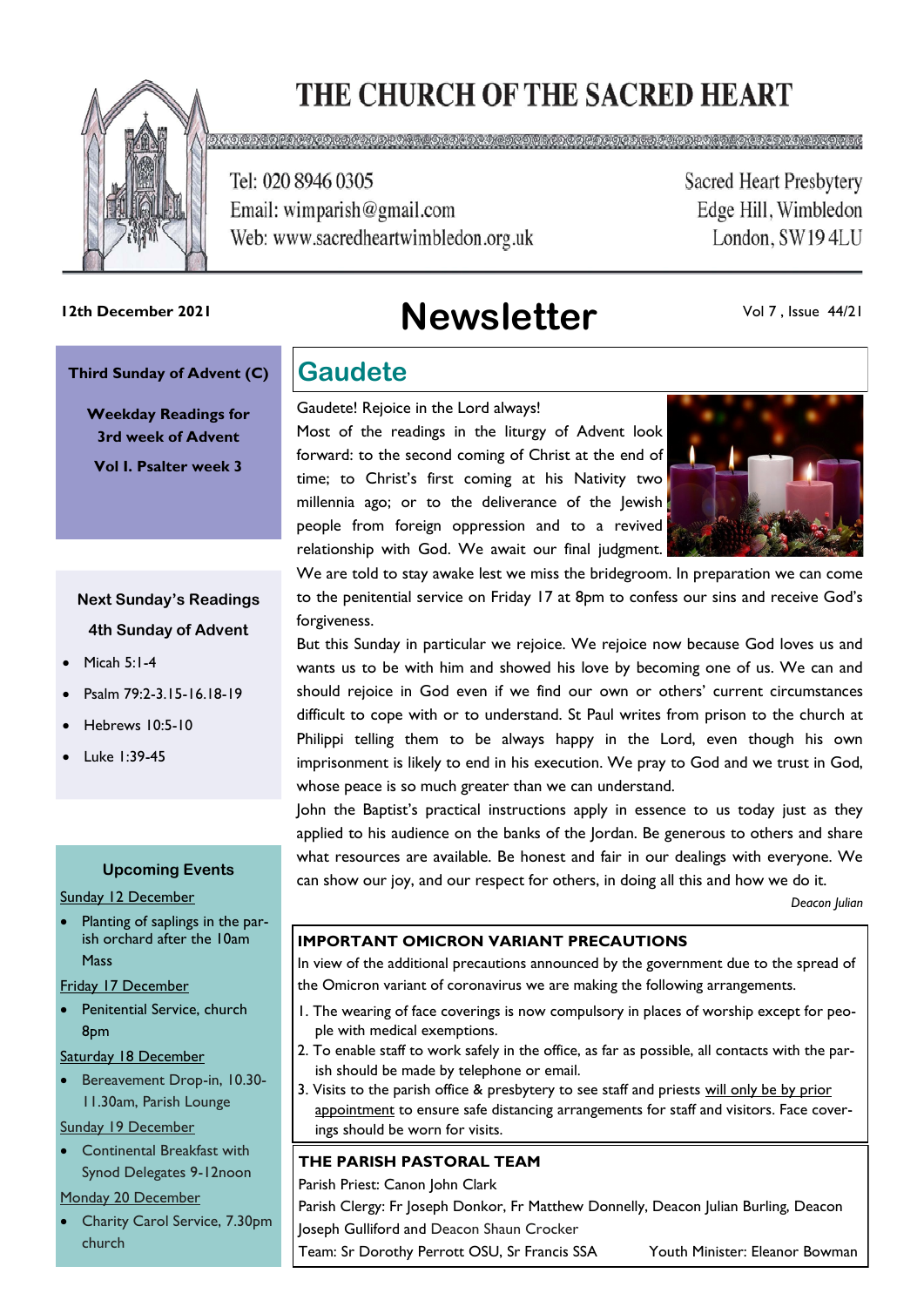#### **CHRISTMAS CARDS**

A few varieties of Christmas Cards are still available at the Presbytery.

#### **FROM DANIEL & RACHEL SYNOD DELEGATES**

*communion|participation|mission* 'As we move forward in the parish listening phase, we have been thinking about new ways of gathering your thoughts and creating more room to listen to the Holy Spirit as a parish.

We would like to hear the views of every parishioner want to keep the process simple: we will be launching our postcards next Sunday 19 December. This will be like a questionnaire but simpler. There will be 3 different postcards, one for each of the 3 synod themes of Communion, Participation & Mission. Each postcard will have two questions, relevant to the specific theme. Postcards will be handed out at the end of each Mass this weekend.

As part of the launch, we'd also like to invite every parishioner to join us at the Continental Breakfast, which follows the 8 & 10am Masses next Sunday, for an informal chat about the questions.

You can submit your completed postcards until Sun 9 January. Let us pray that we, as Sacred Heart parish, continue to grow in our call to be missionary disciples for Christ. Have a blessed week and hopefully see you next Sunday!'

#### **MANNA SOCIETY**

Please note that the Manna Society will no longer be picking up items from our parish.

#### **CONTL. BREAKFAST**

Come and join us for delicious croissants, tea & coffee and a chat next Sunday 19 Dec in the Lower Hall until 12 noon.

### **Parish News**

#### **OFFICE & RECEPTION HOURS**

Please note that the Parish Office and Reception will be closed from Thursday 23 December. We will reopen again on Tuesday 4 January 2022.

#### **CHRISTMAS MASS TIMES**

Christmas 2021 time booklets are now available at the back of the church. Please refer to the booklets for Mass times.

#### **VACANCY**

Our parish is looking for an Accounts Manager (PT 19 hrs/week), someone with good administrative skills to manage the day-to-day finances of this large parish and to assist with Health & Safety and Safeguarding procedures. Please download the job description and

application form from the parish website https://www. sacredheartwimbledon. org.uk. Applications due by 13 December.

#### **NEWSLETTER**

The last Newsletter before the Christmas break will be sent out on Thursday 23 December. We will then resume the NL distribution on 8/9 January 2022.

### **Announcements**

#### **NOTICE FROM THE ARCHDIOCESE OF SOUTHWARK**

From midnight this Friday some form of face covering will be required in places of worship. However, exemptions exist for various reasons: legitimate health reasons, as has always been the case; but now also for singing, in that both choir and congregation may continue to remove their masks to sing.

#### **RECEPTION OF THE HOLY EUCHARIST**

A reminder of our current practice for the reception of the Holy Eucharist. Please approach the ministers of the eucharist and receive the host in the hand. If you wish to receive the eucharist on

the tongue, please come and join the end of the queue There will be a Crib Service approaching the priest celebrant and receive the host returning to your place by the side aisle.

#### **EXPOSITION**

Please note that there will be no morning Exposition on the evening of 15 & 17 Dec.

#### **CRIB APPEAL 2021**

This year's Parish Crib Appeal will be in support of *Christian Care Merton*, more details to follow.

#### **PENITENTIAL SERVICE**

A penitential service will be held in the church on Friday 17 December at 8pm.

#### **CRIB SERVICE**

on Christmas Eve (24 Dec at 3.30pm). The rehearsal is on Thursday 23 December from 10.40am - 12noon for children aged 4+ who would like to be involved. All older children from 8+ wishing to read, please contact Rachel Marshall at rachel@marshall email.net. Offers of help from parents are most welcome!

#### **NEW YEAR'S EVE**

Parishioners are invited to celebrate Midnight Mass on Fri 31 Dec at 12pm (Exposition & Benediction between 11-12pm).

### **Parish Organisations**

#### **SH ENVIRONMENT GROUP**

Tree Planting: Join us after the 10am Mass today 12 December to plant new saplings in the parish orchard. A really fun way to get involved in making our parish as green as possible!

#### **BEREAVEMENT SUPPORT**

Our next drop-in session will be on the previous Saturday 18 December from 10.30-11.30am in the Parish Lounge. The Bereavement Team invites everyone experiencing loss in their lives, no matter how long ago, to drop in for a coffee and a chat.

For more information please see our Parish Website or call 07702 339 000 between 9am -5pm.

#### **FRIENDSHIP GROUP**

Join us on Friday 7 January at 2.30pm in the Lounge for the film High Society with Bing Crosby, Grace Kelly and Frank Sinatra Tea, cakes, ice creams. ALL

welcome!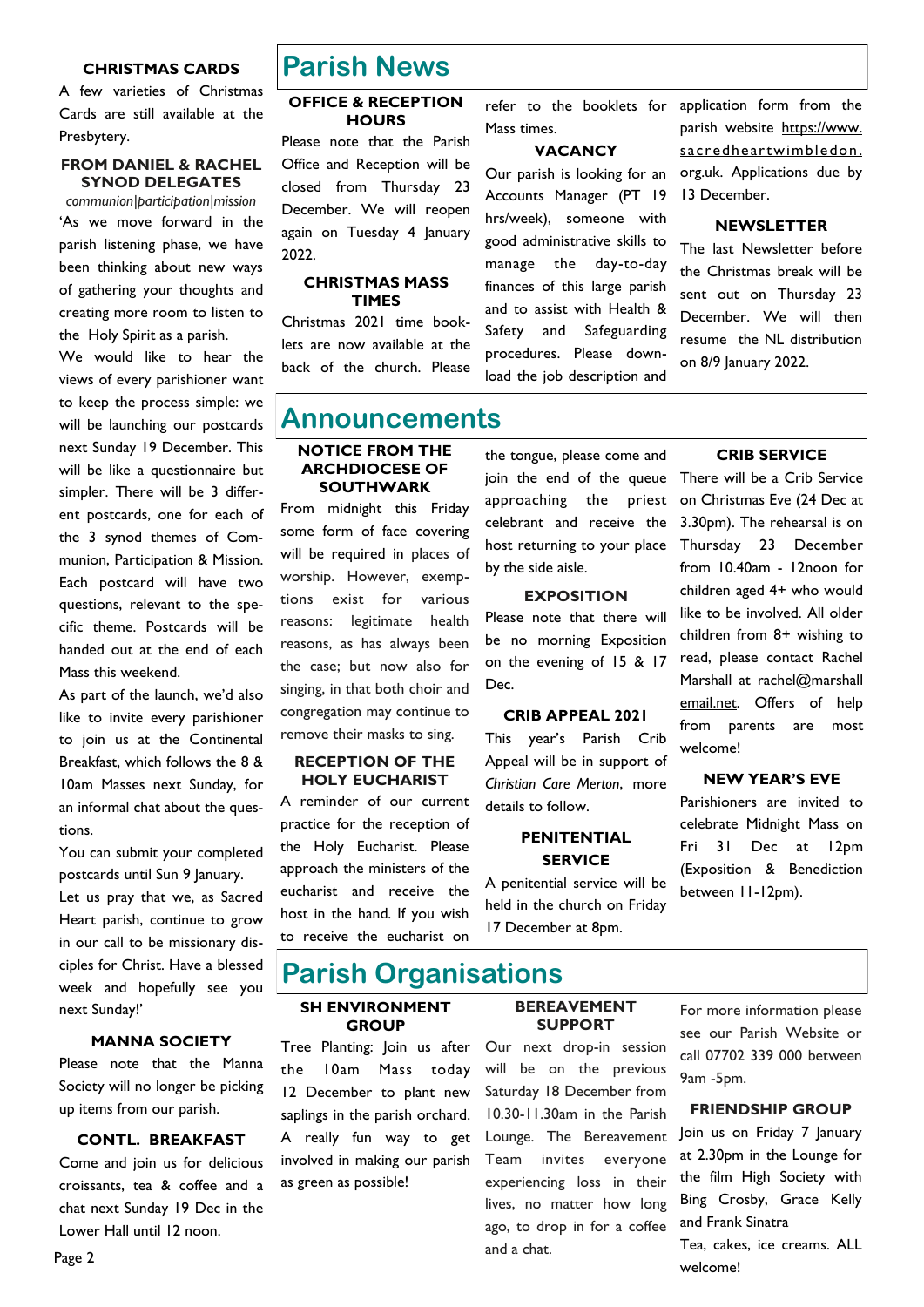## **Social & Cultural**

#### **CHARITY CAROL SERVICE**

20 December 7.30pm 'Following the success of last year's carol service, we are singing once again to raise money, this year for the charity *Grief to Grace,*  our new neighbours at Nr 14, and also to give singers some Christmas work as tours are once again cancelled due to travel restrictions. Please do support us in our endeavours and come along to enjoy beautiful Christmas music sung by 6 professional singers with piano & string accompaniment.' Tickets (£10/adult, children under 18 free) will be on sale after all Masses this weekend and next. Donations also gratefully accepted.

#### **PARISH CHRISTMAS LUNCH 2021**

Will you be on your own on Christmas Day?

Do you know anyone who will be?

The Sacred Heart Christmas Lunch Team are working up another fabulous celebration on Christmas Day in the Parish Hall. Please come and join us!

The only requirements are that you live in the Wimbledon or Raynes Park area and would otherwise be on your own on Christmas Day. The event is *Covid Cautious* and adheres to the highest standards. Transport can be provided, and you will be assured a very warm welcome.

Please fill out a form available at the back of the church or contact Sadie Smith on [020](tel:+442089465198)  [8946 5198.](tel:+442089465198)

#### **J.S. BACH CHRISTMAS ORATORIO**

Bach's Christmas Oratorio will be performed on Sat 18 Dec 7pm at St John's, Spencer Hill with the excellent Choir of the 21st Century, marvellous baroque players and wonderful soloists, including Colette Boushell, Rebecca Leggett, David de Winter, Michael Laferty; tickets: £20 (£15 concs), www.wegot tickets.com/event/530837/ or at the door.

### **Exploring our Faith**

**COMMUNITY OF FAITH** This Sunday, you will be given a card welcoming you individually back to the community of faith. These cards are part of an outreach programme offering the opportunity of deepening our faith in Jesus and celebrating His presence in our lives and through his family, the Church. On Christmas Day a booklet with the programme will be given to all attending Christmas Masses.

#### **A DAY WITH MARY**

A *Day with Mary:* Sat 18 Dec at St George's Cathedral, Lambeth Rd, SE1, 10.15am-5.15pm; celebrant & preacher Fr Dermott

O'Gorman, Exposition & Procession of the Blessed Sacrament, Sermons on Our Lady by Fr Marcus Holden and Pius Collins o.praem., Meditations on the Passion of Our Lord. (adaywith mary.org).

#### **DIES DOMINI**

To hold up the vital, indispensable and irreplaceable place of the Eucharist in our lives, the Bishops' Conference of England and Wales have produced a series of discussions/ podcasts for Advent called *'Dies Domini - Keeping the Lord's Day Holy'* which invite us to reflect carefully on our own situation. The Bishops have spoken recently about

the importance of our Sunday encounter with Christ through the Eucharist at Mass. The Eucharist is the source and summit of our spiritual and pastoral life, an inspiration that comes from Pope St John Paul II's Apostolic Letter of the same name from 1998. For info and to follow the podcasts: https://www.cbcew. org.uk/the-day-of-the-lord/.

#### **PEACE SERVICE**

St. John Fisher Justice and Peace Group will be holding their annual service of prayers for peace on Sunday 2 January 2022, this time at 4pm, followed by refreshments; St John Fisher Church, 207 Cannon Hill Lane, SW20 9DB.

### *New to the Parish?*

*Please introduce yourself to a member of the Parish Team after Mass and register online at https://sacredheart wimbledon.org.uk/ or by filling in a registration form, available at the back of the church*.

#### **SACRED HEART CATH. PRIMARY SCHOOL**

'*Learning in Love'*: The parish primary school for ages 2-11. Reception & nursery places available for Sept 2022. To arrange a headteacher's tour, please contact 020 8942 0215, school@sacredheart.merton.sc h.uk. London KT3 4ND.

#### **VACANCIES**

Richard Challoner School currently has vacancies for a Catering Assistant, a Café Supervisor, IT Technician and Office Assistant. Full details of each post and how to apply can be found via the school website: https://www.richardchalloner. com/vacancies.

#### **SHIELDING - SHARING YOUR EXPERIENCES**

Merton Council is holding a virtual listening session to hear your experiences of shielding and the impact it has had on you, your family, and the people you care for. We would like to work with you to better understand how we can support people.

Monday 13 Dec at 11.30am-12.15pm or 6-6.45pm. Please register on Eventbrite or email public.health@merton.gov.uk.

#### **SAFEGUARDING**

It is the policy of the Catholic Church in England and Wales to report all allegations of abuse to statutory authorities, regardless of whether the abuse occurred recently or in the past, or whether the accused person is living or deceased. If you are concerned about the welfare of a child or adult at risk, do not delay in contacting the police, using 999 if a child or adult is believed to be in immediate danger. Further safeguarding information can be found on the parish website.